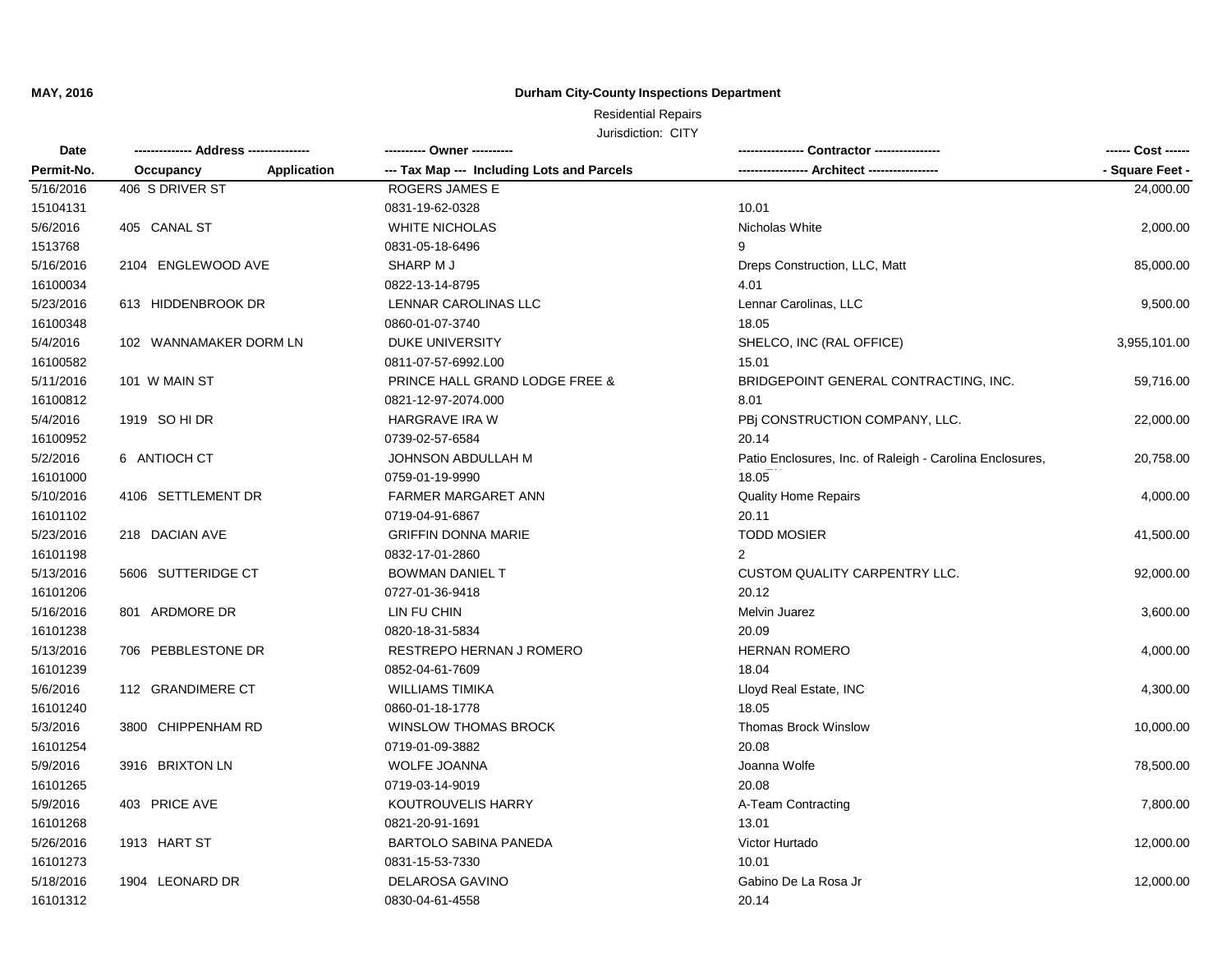### **Durham City-County Inspections Department**

| Date       |                          | ---------- Owner ----------                |                                               | ------ Cost ------ |
|------------|--------------------------|--------------------------------------------|-----------------------------------------------|--------------------|
| Permit-No. | Occupancy<br>Application | --- Tax Map --- Including Lots and Parcels |                                               | - Square Feet -    |
| 5/11/2016  | 1352 CAMPUS DR           | <b>DUKE UNIVERSITY</b>                     | LECHASE CONSTRUCTION SERVICES, LLC            | 2,595,761.00       |
| 16101331   |                          | 0822-07-41-9440                            | 15.03                                         |                    |
| 5/4/2016   | 2113 SUMMIT ST           | <b>STRICKMAN STEVEN</b>                    | <b>CUSTOM QUALITY CARPENTRY LLC.</b>          | 137,000.00         |
| 16101346   |                          | 0820-06-49-5999                            | $7^{\circ}$                                   |                    |
| 5/12/2016  | 119 JEFFERSON DR         | MARSEE JAMES DAVID                         | <b>NC Shed Builder</b>                        | 10,143.00          |
| 16101352   |                          | 0803-02-96-3429                            | 17.07                                         |                    |
| 5/10/2016  | 1917 BEARKLING PL        | PATE VIRGINIA W                            | Erik Reavely - Custom Home Finishing          | 9,320.00           |
| 16101364   |                          | 0708-03-01-8433                            | 20.12                                         |                    |
| 5/4/2016   | 4515 AMERICAN DR         | <b>MCINDOO MELANIE</b>                     | <b>GARUDA CUSTOM DECKS</b>                    | 9,500.00           |
| 16101365   |                          | 0802-02-76-5360                            | 17.06                                         |                    |
| 5/5/2016   | 6503 FALCONBRIDGE RD     | <b>BURROUGHS STUART J</b>                  | <b>HEALTHY HOME RESTORATION</b>               | 10,925.00          |
| 16101372   |                          | 0708-03-44-6277                            | 20.12                                         |                    |
| 5/16/2016  | 2304 W KNOX ST           | LEGACY BUILDING CO LLC                     | LEGACY BUILDING CO., LLC                      | 11,000.00          |
| 16101374   |                          | 0822-13-14-8167                            | 4.02                                          |                    |
| 5/23/2016  | 114 TORPOINT RD          | <b>BALD EAGLE LAND DEVELOPMENT</b>         | JORDAN'S CONSTRUCTION, INC.                   | 9,000.00           |
| 16101383   |                          | 0739-02-88-3665                            | 20.14                                         |                    |
| 5/5/2016   | 220 KINSALE DR           | <b>SMITH MARK P</b>                        | Barbara DeMay Smith                           | 9,350.00           |
| 16101398   |                          | 0709-03-02-8321                            | 20.18                                         |                    |
| 5/2/2016   | 2512 INDIAN TRL          | <b>BROWNING FLORA WALL</b>                 | Joe Fitzsimons                                | 25,000.00          |
| 16101415   |                          | 0812-08-98-6043                            | 4.01                                          |                    |
| 5/6/2016   | 903 COLFAX ST            | FUNES MAURICIO ANIBAL                      | Magarito Hernandez                            | 22,000.00          |
| 16101427   |                          | 0831-17-11-6830                            | 14                                            |                    |
| 5/11/2016  | 5303 REVERE RD           | BYRD NATHAN GUERRANT                       | <b>BUILDERS OF HOPE, INC</b>                  | 22,000.00          |
| 16101445   |                          | 0727-02-78-6512                            | 20.13                                         |                    |
| 5/16/2016  | 5511 GRAND MESA DR       | TUITE JENNIFER E JOHNSTON                  | <b>CUSTOM QUALITY CARPENTRY LLC.</b>          | 20,800.00          |
| 16101446   |                          | 0729-04-51-3098                            | 20.12                                         |                    |
| 5/3/2016   | 1101 GEARWOOD AVE        | <b>CURRY WILLIAM LARRY</b>                 | <b>Custom Home Services &amp; Renovations</b> | 24,500.00          |
| 16101458   |                          | 0831-06-38-0385                            |                                               |                    |
| 5/18/2016  | 505 VALLEYMEDE DR        | CARO MARICELINA DORELEY                    | Saleem Qadri                                  | 4,600.00           |
| 16101462   |                          | 0727-01-05-0248                            | 20.12                                         |                    |
| 5/20/2016  | 2520 INDIAN TRL          | <b>HODGES DOUGLAS K</b>                    | Zurbuch Construction, Inc.                    | 10,770.00          |
| 16101463   |                          | 0812-08-98-3004                            | 4.01                                          |                    |
| 5/24/2016  | 1708 MAGNOLIA OAK PL     | MILLER TARA EVELYN                         | Total Construction Solutions, Inc.            | 56,700.00          |
| 16101474   |                          | 0759-03-24-3477                            | 18.05                                         |                    |
| 5/2/2016   | 103 PINOT CT             | EPCON FARRINGTON LLC                       | EPCON COMMUNITIES CAROLINAS LLC               | 9,900.00           |
| 16101487   |                          | 0709-03-32-0006                            | 20.18                                         |                    |
| 5/18/2016  | 936 MORREENE RD          | <b>DAVIS NATHAN D</b>                      | <b>Nathan Davis</b>                           | 25,300.00          |
| 16101488   |                          | 0812-18-32-1076                            | 15.02                                         |                    |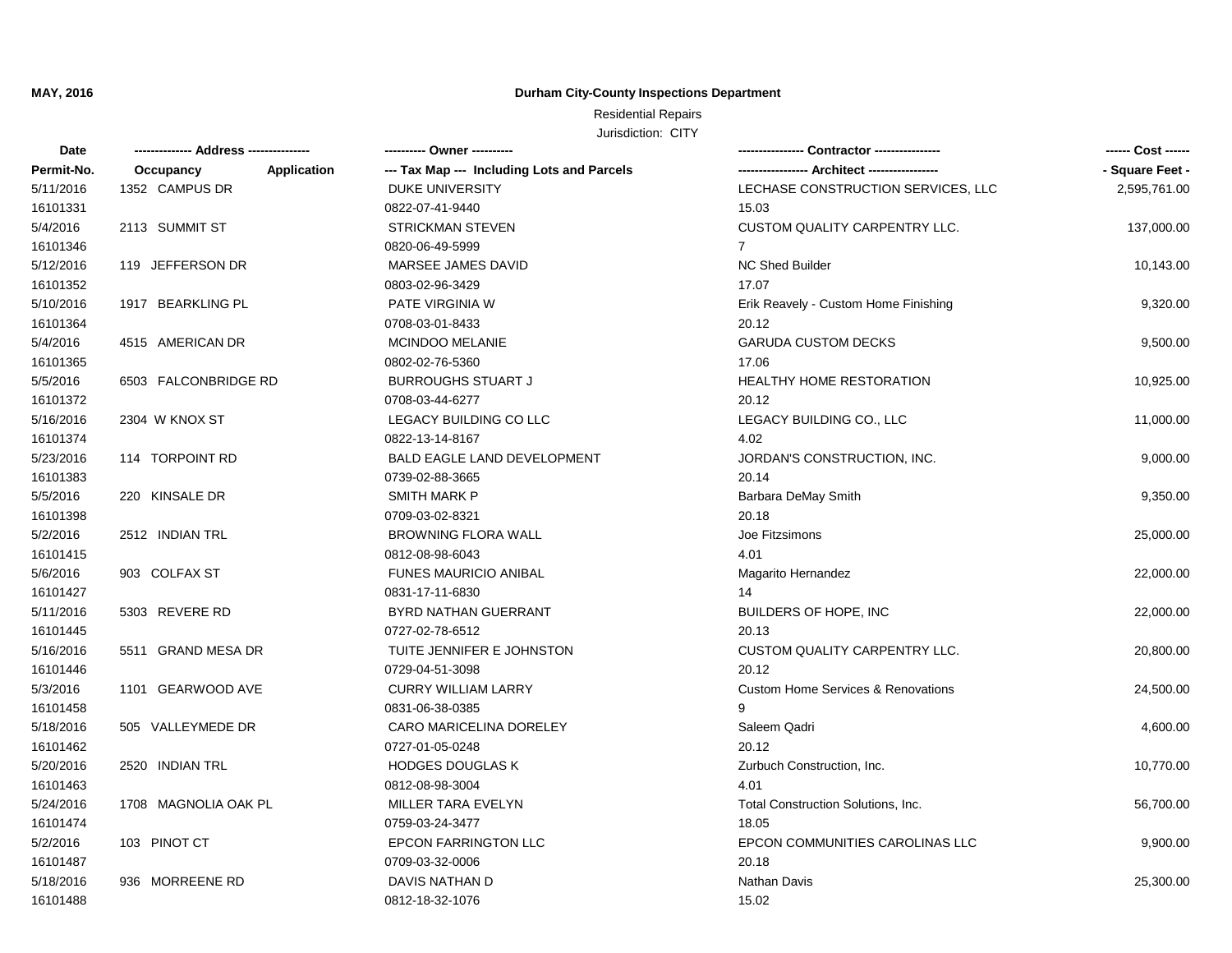# **Durham City-County Inspections Department**

| Date       |                   |             | ---------- Owner ----------                |                                        | ------ Cost ------ |
|------------|-------------------|-------------|--------------------------------------------|----------------------------------------|--------------------|
| Permit-No. | Occupancy         | Application | --- Tax Map --- Including Lots and Parcels |                                        | - Square Feet -    |
| 5/2/2016   | 105 PINOT CT      |             | <b>EPCON FARRINGTON LLC</b>                | EPCON COMMUNITIES CAROLINAS LLC        | 10,900.00          |
| 16101490   |                   |             | 0709-03-32-0006                            | 20.18                                  |                    |
| 5/4/2016   | 2405 PEAR TREE LN |             | <b>KIRBY CYNTHIA G</b>                     | Kenneth E. Kirby                       | 1,200.00           |
| 16101495   |                   |             | 0739-02-68-7779                            | 20.14                                  |                    |
| 5/23/2016  | 104 PINOT CT      |             | <b>EPCON FARRINGTON LLC</b>                | EPCON COMMUNITIES CAROLINAS LLC        | 5,000.00           |
| 16101500   |                   |             | 0709-03-22-8023                            | 20.18                                  |                    |
| 5/5/2016   | 106 PINOT CT      |             | EPCON FARRINGTON LLC                       | EPCON COMMUNITIES CAROLINAS LLC        | 10,500.00          |
| 16101501   |                   |             | 0709-03-22-8023                            | 20.18                                  |                    |
| 5/18/2016  | 114 PINOT CT      |             | EPCON FARRINGTON LLC                       | EPCON COMMUNITIES CAROLINAS LLC        | 5,000.00           |
| 16101502   |                   |             | 0709-03-22-8023                            | 20.18                                  |                    |
| 5/18/2016  | 115 PINOT CT      |             | <b>EPCON FARRINGTON LLC</b>                | EPCON COMMUNITIES CAROLINAS LLC        | 5,000.00           |
| 16101503   |                   |             | 0709-03-32-0006                            | 20.18                                  |                    |
| 5/18/2016  | 203 PINOT CT      |             | <b>EPCON FARRINGTON LLC</b>                | EPCON COMMUNITIES CAROLINAS LLC        | 5,000.00           |
| 16101504   |                   |             | 0709-03-32-0006                            | 20.18                                  |                    |
| 5/18/2016  | 204 PINOT CT      |             | <b>EPCON FARRINGTON LLC</b>                | EPCON COMMUNITIES CAROLINAS LLC        | 5,000.00           |
| 16101505   |                   |             | 0709-03-22-8023                            | 20.18                                  |                    |
| 5/4/2016   | 1310 S ROXBORO ST |             | KIELHURN PROPERTIES LLC                    | David Scioscia                         | 16,000.00          |
| 16101506   |                   |             | 0821-20-81-0839                            | 13.01                                  |                    |
| 5/20/2016  | 7 UPTON CT        |             | RODRIGUEZ JOE                              | WINGATE CONSTRUCTION LLC               | 25,150.00          |
| 16101513   |                   |             | 0728-03-14-2139                            | 20.12                                  |                    |
| 5/4/2016   | 8 ARBORFIELD LN   |             | <b>HITE JOHN</b>                           | Tyndall Builders, Inc., Kevin          | 15,165.00          |
| 16101517   |                   |             | 0729-03-34-7566                            | 20.10                                  |                    |
| 5/16/2016  | 5215 TAHOE DR     |             | <b>BARCO DANIEL H</b>                      | ALUMINUM CO OF N.C.                    | 9,828.00           |
| 16101519   |                   |             | 0728-01-29-9569                            | 20.12                                  |                    |
| 5/11/2016  | 3115 CORNWALL RD  |             | <b>JOKLIK WOLFGANG KARL</b>                | <b>GRAU BUILDING COMPANY</b>           | 551,280.00         |
| 16101529   |                   |             | 0810-19-50-0077                            | 20.08                                  |                    |
| 5/6/2016   | 111 W LYNCH ST    |             | TREXLER CRESLYN W                          | Sara and Linder Willeford              | 2,600.00           |
| 16101530   |                   |             | 0832-17-11-1418                            | 2                                      |                    |
| 5/18/2016  | 3428 RUGBY RD     |             | HOOD RODNEY E                              | Iron Eagle Builders, Inc.              | 26,975.00          |
| 16101532   |                   |             | 0719-01-26-6795                            | 20.08                                  |                    |
| 5/9/2016   | 3313 WINSTON RD   |             | <b>BARRETT JAMES</b>                       | Triangle Landscaping & Construction    | 22,500.00          |
| 16101539   |                   |             | 0823-11-75-3403                            | 17.05                                  |                    |
| 5/9/2016   | 907 DREW ST       |             | <b>BLACK JAMES C</b>                       | Mike's Home Improvement                | 600.00             |
| 16101545   |                   |             | 0831-06-39-9482                            | 9                                      |                    |
| 5/6/2016   | 2701 PICKETT RD   |             | FOREST AT DUKE INC                         | REBATH OF THE TRIANGLE                 | 4,800.00           |
| 16101546   |                   |             | 0810-07-59-3307                            | 20.15                                  |                    |
| 5/11/2016  | 511 PARK AVE      |             | <b>SECU RE INC</b>                         | ROBERT L. STRICKLAND CONSTRUCTION LLC. | 100,820.00         |
| 16101554   |                   |             | 0831-11-65-1752                            | 10.02                                  |                    |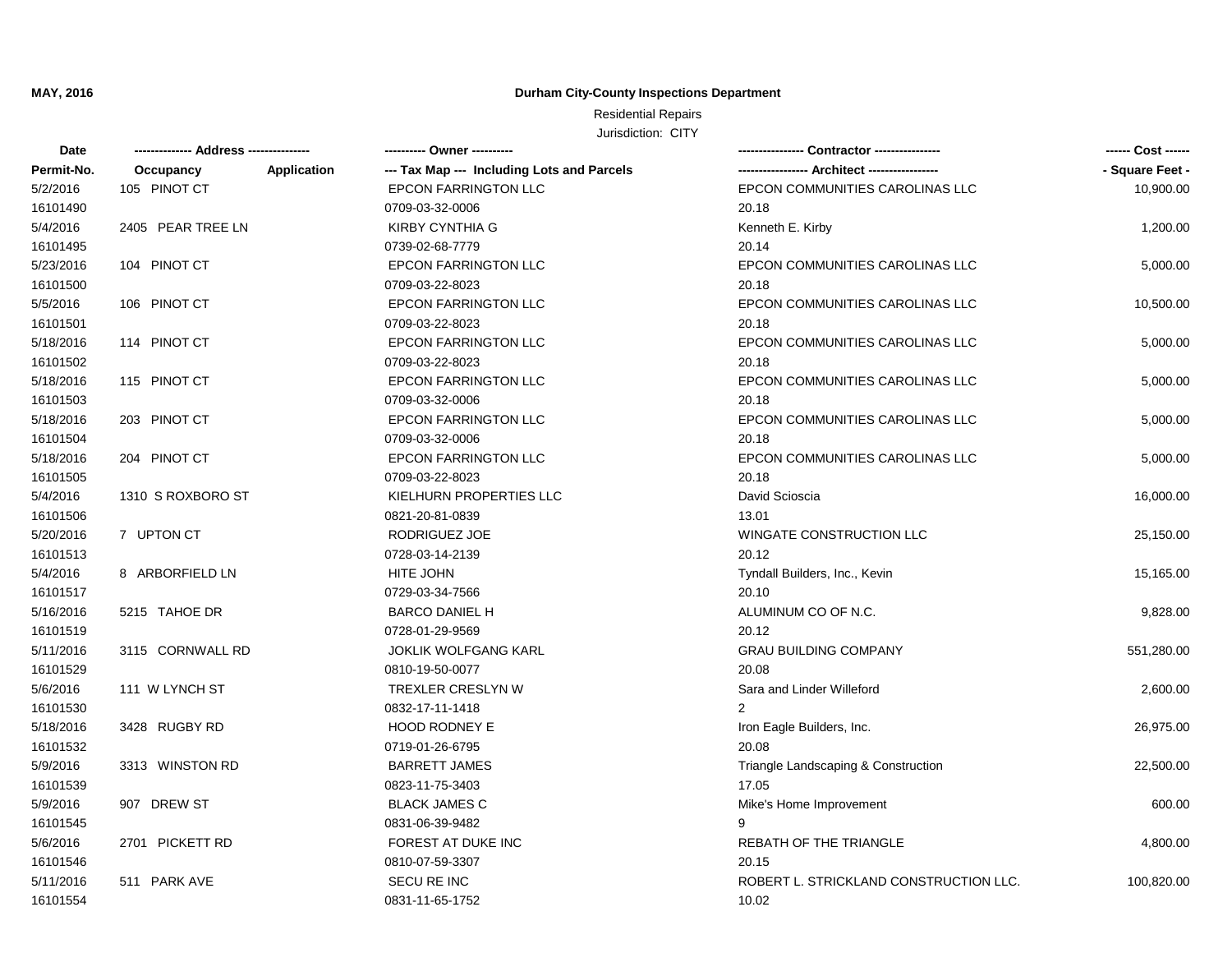# **Durham City-County Inspections Department**

| Date       |                          | ---------- Owner ----------                |                                               | ------ Cost ------ |
|------------|--------------------------|--------------------------------------------|-----------------------------------------------|--------------------|
| Permit-No. | Application<br>Occupancy | --- Tax Map --- Including Lots and Parcels | ----------------- Architect ----------------- | - Square Feet -    |
| 5/11/2016  | 511 PARK AVE             | <b>SECU RE INC</b>                         | ROBERT L. STRICKLAND CONSTRUCTION LLC.        | 100,820.00         |
| 16101555   |                          | 0831-11-65-1752                            | 10.02                                         |                    |
| 5/23/2016  | 109 PINOT CT             | <b>EPCON FARRINGTON LLC</b>                | EPCON COMMUNITIES CAROLINAS LLC               | 5,000.00           |
| 16101558   |                          | 0709-03-32-0006                            | 20.18                                         |                    |
| 5/9/2016   | 315 TOWERVIEW DR         | DUKE UNIVERSITY                            | LECHASE CONSTRUCTION SERVICES, LLC            | 946,556.00         |
| 16101559   |                          | 0811-07-57-6992.L00                        | 15.01                                         |                    |
| 5/27/2016  | 3304 GLENNSTONE DR       | MORGAN DARLENE H                           | Sierra Structures, Inc.                       | 6,500.00           |
| 16101565   |                          | 0843-02-77-1750                            | 18.01                                         |                    |
| 5/5/2016   | 310 SWIFT CREEK XING     | TOLL NC LP                                 | <b>Garden Environments</b>                    | 11,000.00          |
| 16101566   |                          | 0717-02-75-2009                            | 20.12                                         |                    |
| 5/24/2016  | 1431 ACADIA ST           | MITCHELL JEFFREY ALAN                      | CRABTREE, GAIL                                | 20,000.00          |
| 16101570   |                          | 0832-13-13-1303                            | $\overline{2}$                                |                    |
| 5/23/2016  | 206 E PILOT ST           | <b>SOLOMON SUMEGAR</b>                     | AKR Builders - Shane Edward Trent, T/A        | 2,000.00           |
| 16101572   |                          | 0820-11-67-5353                            | 13.04                                         |                    |
| 5/5/2016   | 208 N DRIVER ST          | MORAGNE JANET B                            | Ran Baron                                     | 42,900.00          |
| 16101573   |                          | 0831-15-64-2304                            | 10.01                                         |                    |
| 5/20/2016  | 1007 ALABAMA AVE         | <b>VERHAEGHE KAREN M</b>                   | Karen Verhaegle                               | 5,400.00           |
| 16101575   |                          | 0822-13-04-1053                            | 4.02                                          |                    |
| 5/6/2016   | 201 S ADAMS ST           | KNOX JEFFREY R                             | TRIANGLE CUSTOM ADDITIONS                     | 4,000.00           |
| 16101577   |                          | 0841-14-34-7334                            | 18.02                                         |                    |
| 5/9/2016   | 3615 WESTOVER RD         | <b>CLARKE RICHARD JOHN</b>                 | PREMIER PAINTING & HOME IMPROVEMENT           | 25,500.00          |
| 16101578   |                          | 0810-17-21-4324                            | 20.08                                         |                    |
| 5/2/2016   | 224 SEVEN OAKS RD        | <b>GRAHAM JOE L</b>                        | Joe L. Graham                                 | 12,300.00          |
| 16101592   |                          | 0824-04-83-4227                            | 17.08                                         |                    |
| 5/18/2016  | 506 OAKWOOD AVE          | <b>BAKER MARIE</b>                         | Allan Avera                                   | 4,000.00           |
| 16101593   |                          | 0831-05-17-5698                            | 11                                            |                    |
| 5/13/2016  | 609 BLUESTONE RD         | <b>WASHBURN TODD F TRUSTEE</b>             | DONNIE CAUSEY                                 | 3,000.00           |
| 16101596   |                          | 0729-04-70-5098                            | 20.10                                         |                    |
| 5/3/2016   | 808 N ELIZABETH ST       | <b>TRANSITION RENOVATIONS LLC</b>          | SGS CONTRACTING, LLC.                         | 1,000.00           |
| 16101600   |                          | 0831-05-28-4852                            | 9                                             |                    |
| 5/3/2016   | 109 E ENTERPRISE ST      | PERRY TRANS                                | SGS CONTRACTING, LLC.                         | 1,000.00           |
| 16101601   |                          | 0821-16-83-3083                            | 12.01                                         |                    |
| 5/3/2016   | 302 W ENTERPRISE ST      | PERRY TRANS                                | SGS CONTRACTING, LLC.                         | 1,000.00           |
| 16101602   |                          | 0821-15-73-3069                            | 12.01                                         |                    |
| 5/5/2016   | 108 HILLSIDE AVE         | <b>CAPITAL CITY PROPERTY</b>               | PATTERSON CUSTOM BUILDERS LLC                 | 1,000.00           |
| 16101642   |                          | 0821-16-84-5318                            | 12.01                                         |                    |
| 5/5/2016   | 1230 SEDGEFIELD ST       | <b>BATTLE OSCAR P</b>                      | PATTERSON CUSTOM BUILDERS LLC                 | 1,000.00           |
| 16101643   |                          | 0822-10-45-7960                            | 3.01                                          |                    |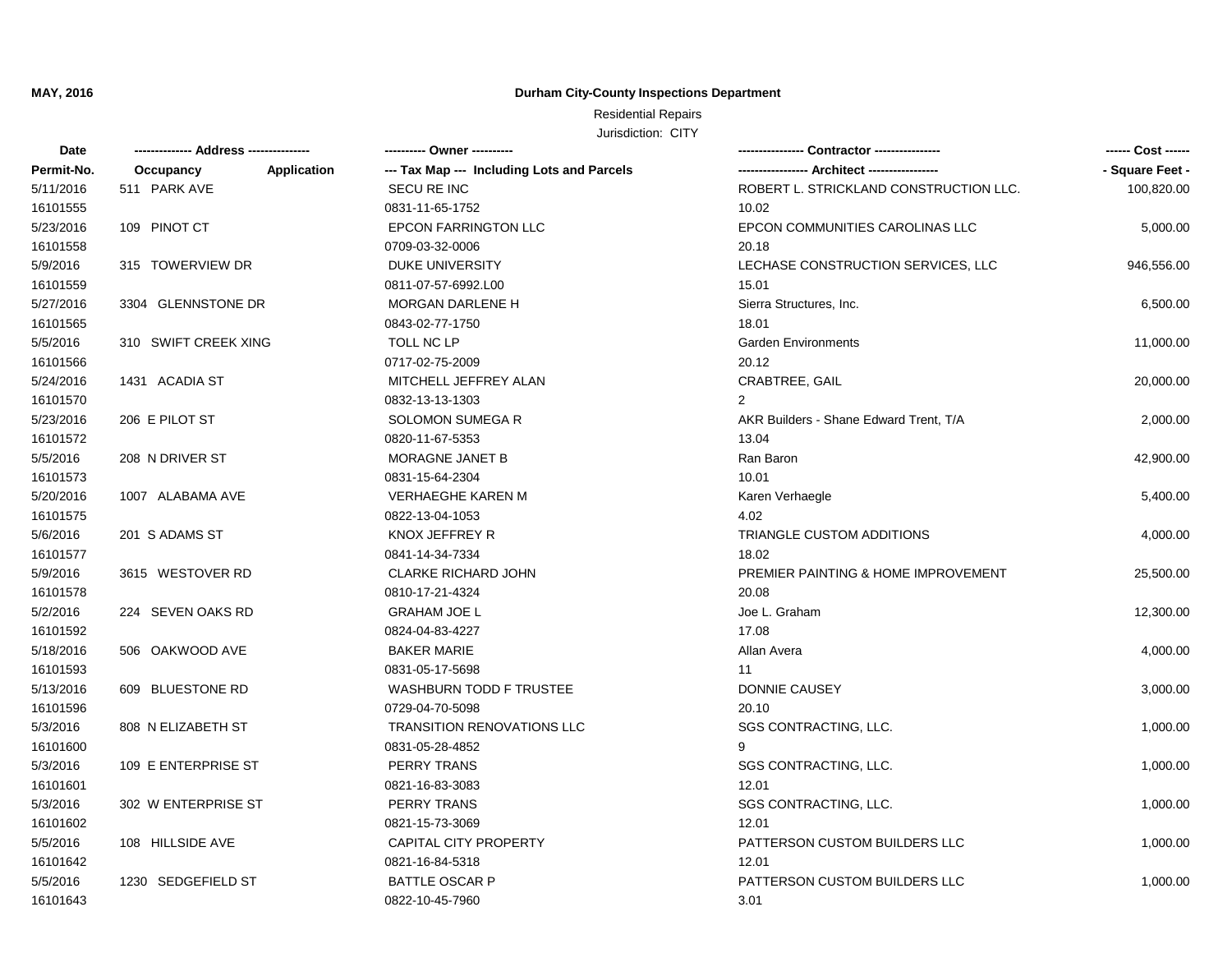# **Durham City-County Inspections Department**

| Date       |                                 | ---------- Owner ----------                |                                          | ------ Cost ------ |
|------------|---------------------------------|--------------------------------------------|------------------------------------------|--------------------|
| Permit-No. | <b>Application</b><br>Occupancy | --- Tax Map --- Including Lots and Parcels |                                          | - Square Feet -    |
| 5/26/2016  | 1801 WILLIAMSBURG RD            | DURHAM MEWS SECTION II                     | B and B Associates of Virginia, Inc.     | 38,701.00          |
| 16101644   |                                 | 0810-13-13-9542                            | 20.16                                    |                    |
| 5/9/2016   | 1114 N BUCHANAN BLVD            | <b>THOMPSON NIKOMA</b>                     | McKeel, Zachary William                  | 7,500.00           |
| 16101647   |                                 | 0822-15-64-1749                            | 3.01                                     |                    |
| 5/2/2016   | 1114 N BUCHANAN BLVD            | <b>THOMPSON NIKOMA</b>                     | McKeel, Zachary William                  | 20,000.00          |
| 16101648   |                                 | 0822-15-64-1749                            | 3.01                                     |                    |
| 5/2/2016   | 1105 ELLIS RD                   | LOPEZ CIRO MANUEL PERLA                    | Jose A. Serrano Morales                  | 24,000.00          |
| 16101649   |                                 | 0830-04-73-9737                            | 20.14                                    |                    |
| 5/9/2016   | 1121 JACKSON ST                 | TORTUGA PROPERTY HOLDINGS                  | <b>Brittany Kielhurn</b>                 | 22,500.00          |
| 16101650   |                                 | 0821-10-47-4138                            | 5                                        |                    |
| 5/23/2016  | 603 CARLTON AVE                 | WHITES ENTERPRISES INC                     | KNUT DEDRICK KALLESTEN                   | 100,000.00         |
| 16101654   |                                 | 0831-09-27-0400                            | 11                                       |                    |
| 5/4/2016   | 906 CARROLL ST                  | SELF HELP VENTURES FUND                    | Ruedrich Restorations, Inc.              | 12,000.00          |
| 16101658   |                                 | 0821-10-46-7288                            | 5                                        |                    |
| 5/26/2016  | 2800 CAMPUS WALK AVE            | DURHAM OPERATING PARTNERSHIP               | Nova Hotel Renovation & Construction LLC | 3,376,823.00       |
| 16101661   |                                 | 0812-14-32-8985                            | 15.02                                    |                    |
| 5/16/2016  | 2 WHITE SPRUCE CT               | PARKER FREDDIE LEE                         | Probuiltco, LLC                          | 4,000.00           |
| 16101664   |                                 | 0739-02-58-5824                            | 20.14                                    |                    |
| 5/13/2016  | 4230 GARRETT RD                 | RCP WELLINGTON TWO LLC                     | A Approved Siding & Window, Co.          | 21,360.00          |
| 16101665   |                                 | 0800-04-64-5119                            | 20.16                                    |                    |
| 5/11/2016  | 1104 GASTON MANOR DR            | CHILDRESS JUDY T                           | Judy Taylor Childress                    | 8,250.00           |
| 16101667   |                                 | 0769-03-43-8425                            | 19                                       |                    |
| 5/13/2016  | 4230 GARRETT RD                 | RCP WELLINGTON TWO LLC                     | A Approved Siding & Window, Co.          | 7,440.00           |
| 16101668   |                                 | 0800-04-64-5119                            | 20.16                                    |                    |
| 5/13/2016  | 4230 GARRETT RD                 | RCP WELLINGTON TWO LLC                     | A Approved Siding & Window, Co.          | 5,040.00           |
| 16101669   |                                 | 0800-04-64-5119                            | 20.16                                    |                    |
| 5/11/2016  | 5 COLBURY CT                    | TOLL NC LP                                 | MK STICKBUILDERS LLC                     | 4,000.00           |
| 16101676   |                                 | 0717-02-55-7529                            | 20.12                                    |                    |
| 5/11/2016  | 222 SOUTH BEND DR               | TOLL NC LP                                 | MK STICKBUILDERS LLC                     | 4,000.00           |
| 16101677   |                                 | 0717-02-77-5629                            | 20.12                                    |                    |
| 5/11/2016  | 319 SOUTH BEND DR               | TOLL NC LP                                 | MK STICKBUILDERS LLC                     | 3,390.00           |
| 16101678   |                                 | 0717-02-67-7432                            | 20.12                                    |                    |
| 5/11/2016  | 115 SWIFT CREEK XING            | TOLL NC LP                                 | MK STICKBUILDERS LLC                     | 1,375.00           |
| 16101679   |                                 | 0717-02-65-2267                            | 20.12                                    |                    |
| 5/11/2016  | 505 SWIFT CREEK XING            | TOLL NC LP                                 | MK STICKBUILDERS LLC                     | 2,873.00           |
| 16101680   |                                 | 0717-02-85-2602                            | 20.12                                    |                    |
| 5/11/2016  | 608 SWIFT CREEK XING            | TOLL NC LP                                 | MK STICKBUILDERS LLC                     | 2,600.00           |
| 16101681   |                                 | 0717-02-76-9021                            | 20.12                                    |                    |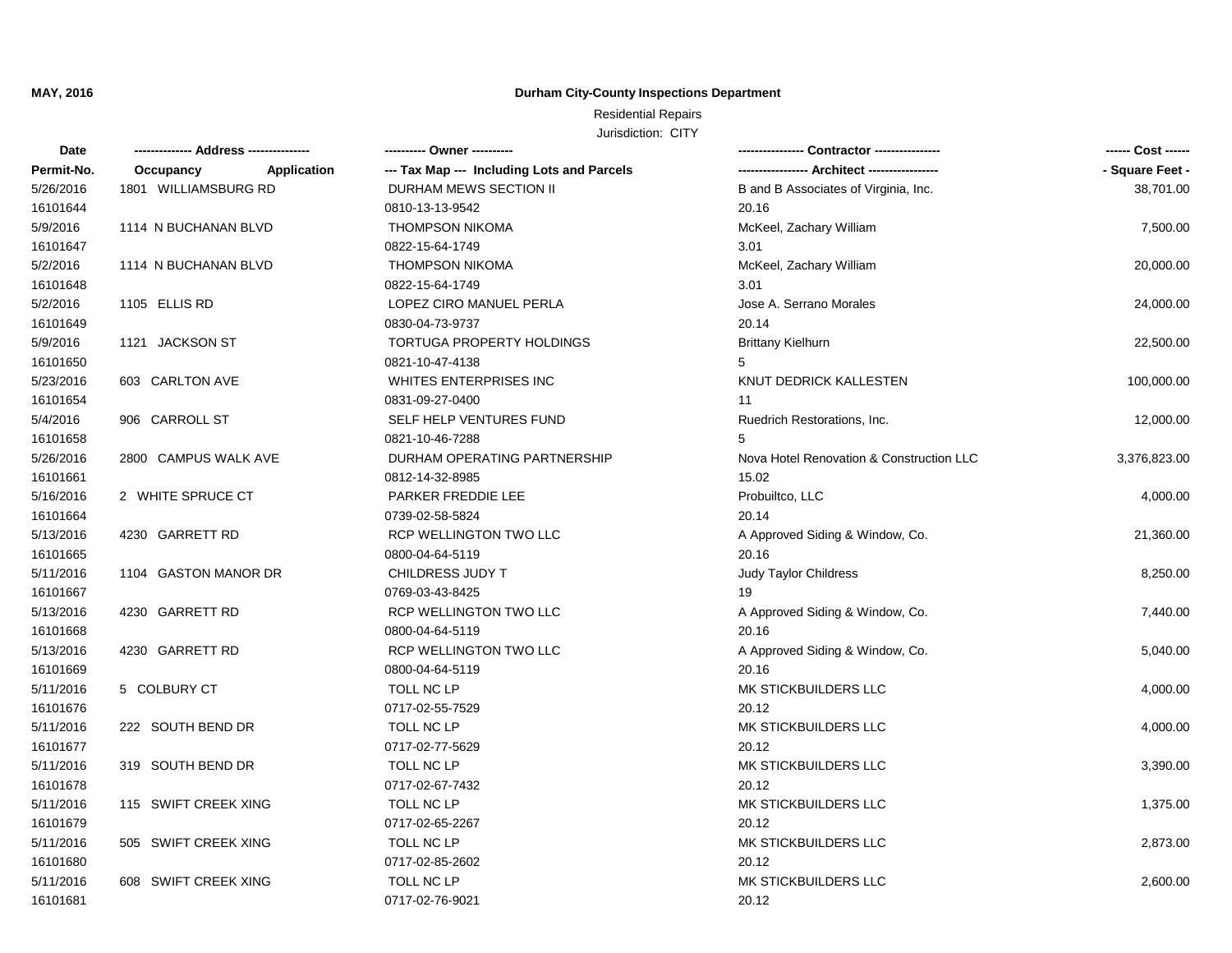### **Durham City-County Inspections Department**

| Date       |                          | ---------- Owner ----------                |                                           | ------ Cost ------ |
|------------|--------------------------|--------------------------------------------|-------------------------------------------|--------------------|
| Permit-No. | Occupancy<br>Application | --- Tax Map --- Including Lots and Parcels | ----------------- Architect ------------- | - Square Feet -    |
| 5/11/2016  | 11 THOMPSONVILLE CT      | TOLL NC LP                                 | MK STICKBUILDERS LLC                      | 1,000.00           |
| 16101682   |                          | 0717-02-67-9515                            | 20.12                                     |                    |
| 5/3/2016   | 3800 CHIPPENHAM RD       | <b>WINSLOW THOMAS BROCK</b>                | <b>Thomas Brock Winslow</b>               | 1.00               |
| 16101683   |                          | 0719-01-09-3882                            | 20.08                                     |                    |
| 5/10/2016  | 4 N POSTON CT            | <b>MARRON BRIAN E</b>                      | <b>Brian Marron</b>                       | 22,032.00          |
| 16101684   |                          | 0800-01-48-0060                            | 20.17                                     |                    |
| 5/16/2016  | 2608 VINEYARD ST         | LEVEY MATTHEW V                            | Dura Build Construction Management LLC    | 5,000.00           |
| 16101688   |                          | 0811-20-90-5817                            | 6                                         |                    |
| 5/24/2016  | 2616 ANGIER AVE          | HABITAT FOR HUMANITY OF                    | HABITAT FOR HUMANITY OF DURHAM INC.       | 70,000.00          |
| 16101689   |                          | 0831-20-81-0018                            | 10.01                                     |                    |
| 5/18/2016  | 2616 ANGIER AVE          | HABITAT FOR HUMANITY OF                    | HABITAT FOR HUMANITY OF DURHAM INC.       | 70,000.00          |
| 16101690   |                          | 0831-20-81-0018                            | 10.01                                     |                    |
| 5/10/2016  | 4206 LILLINGTON DR       | <b>FU XIAOYING</b>                         | FS, LLC                                   | 7,150.00           |
| 16101691   |                          | 0833-01-37-2289                            | 17.09                                     |                    |
| 5/5/2016   | 505 MALLARD AVE          | PITTMAN MICHAEL G JR                       | <b>Advanced Structural Repair</b>         | 25,580.00          |
| 16101693   |                          | 0831-05-18-7148                            | 11                                        |                    |
| 5/24/2016  | 1012 LAKEVIEW RD         | CHAMESSIAN ALEXANDER GEORGE                | <b>Richard Ransom</b>                     | 9,100.00           |
| 16101696   |                          | 0825-03-14-0283                            | 16.03                                     |                    |
| 5/25/2016  | 504 VALLEYMEDE DR        | <b>MCGURIK TIMOTHY</b>                     | <b>Richard Nix</b>                        | 9,669.00           |
| 16101698   |                          | 0727-01-05-2249                            | 20.12                                     |                    |
| 5/18/2016  | 600 FLAGSTONE WAY        | NEWBERNE REGINALD                          | <b>REGINALD NEWBERNE</b>                  | 16,600.00          |
| 16101699   |                          | 0824-02-99-4389                            | 16.01                                     |                    |
| 5/23/2016  | 1510 HEMLOCK HILL DR     | PERRY TIMOTHY R                            | EVOLUTIONARY DECKING                      | 28,164.00          |
| 16101702   |                          | 0850-03-21-2313                            | 18.05                                     |                    |
| 5/5/2016   | 925 WASHINGTON ST        | MOORE KYRA ANNE                            | David Johnson                             | 7,200.00           |
| 16101708   |                          | 0822-20-91-2512                            | $\overline{2}$                            |                    |
| 5/10/2016  | 5005 ROBINWOOD RD        | SMITH JOHN N                               | SEARS HOME IMPROVEMENT PRODUCTS, INC.     | 17,886.00          |
| 16101710   |                          | 0729-04-84-2401                            | 20.10                                     |                    |
| 5/10/2016  | 18 FRONTIER WAY          | <b>CARLSON CAROLINE NANCY</b>              | DANUCK, ZANE CONST, INC.                  | 10,665.00          |
| 16101715   |                          | 0727-01-37-1989                            | 20.12                                     |                    |
| 5/11/2016  | 3315 WESTOVER RD         | ADAMS JEAN TAYLOR                          | HALLYBURTON, ROBERT S.                    | 28,000.00          |
| 16101726   |                          | 0719-01-39-1324                            | 20.08                                     |                    |
| 5/6/2016   | 1302 LIBERTY ST          | SECU RE INC                                | GRIFFIN, D.H., WRECKING                   | 1,000.00           |
| 16101728   |                          | 0831-11-66-0084                            | 10.02                                     |                    |
| 5/10/2016  | 3100 WILDERNESS RD       | RILEY JUDITH A                             | PHC Restoration, Inc.                     | 3,000.00           |
| 16101735   |                          | 0814-03-42-2463                            | 17.07                                     |                    |
| 5/13/2016  | 114 E ENTERPRISE ST      | <b>OWENS MAXINE WORSLEY</b>                | PATTERSON CUSTOM BUILDERS LLC             | 2,800.00           |
| 16101747   |                          | 0821-16-82-4876                            | 12.01                                     |                    |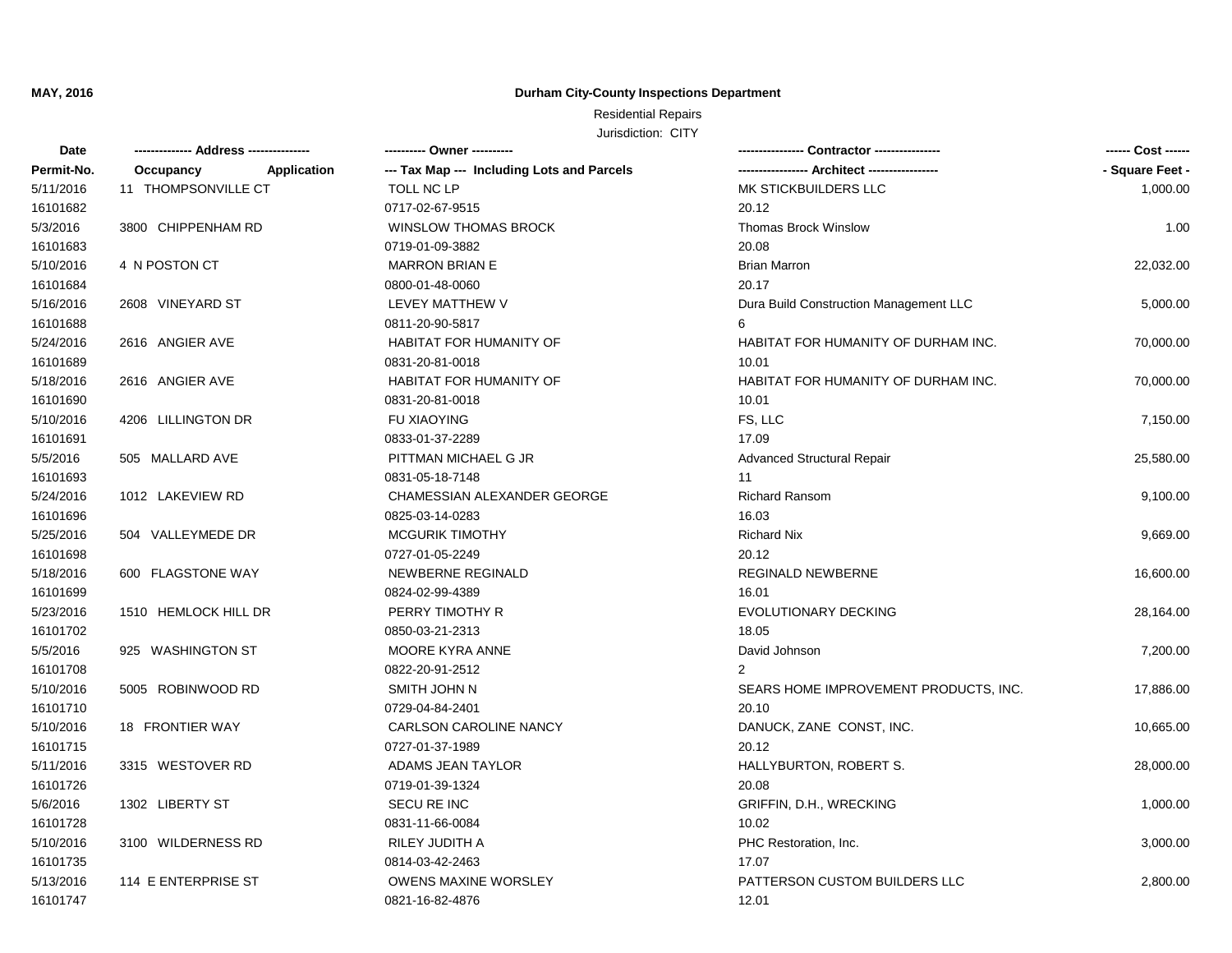### **Durham City-County Inspections Department**

| Date       |                          | ---------- Owner ----------                |                                             | ------ Cost ------ |
|------------|--------------------------|--------------------------------------------|---------------------------------------------|--------------------|
| Permit-No. | Application<br>Occupancy | --- Tax Map --- Including Lots and Parcels |                                             | - Square Feet -    |
| 5/16/2016  | 106 VIRGINIA CREST WAY   | SCHREIBER GLORIA ANN                       | SOUTHERN EXPOSURE SUNROOMS                  | 10,431.00          |
| 16101748   |                          | 0769-03-24-8626                            | 19                                          |                    |
| 5/16/2016  | 12 WEYBRIDGE PL          | JONES THERESA MARVINE                      | DADO Design Build LLC                       | 22,000.00          |
| 16101749   |                          | 0708-01-35-6497                            | 20.12                                       |                    |
| 5/16/2016  | 3423 HOPE VALLEY RD      | <b>FISHER AUDREE JT</b>                    | Magarito Hernandez                          | 12,200.00          |
| 16101752   |                          | 0810-16-92-2744                            | 20.07                                       |                    |
| 5/16/2016  | 300 PLANO DR             | DREES COMPANY THE                          | THE DREES HOMES COMPANY                     | 2,500.00           |
| 16101759   |                          | 0850-03-32-4802                            | 18.05                                       |                    |
| 5/16/2016  | 5 ROSWELL CT             | CHEEK LEWIS A                              | Core Remodeling Group Inc.                  | 33,518.00          |
| 16101762   |                          | 0719-01-09-7689                            | 20.08                                       |                    |
| 5/16/2016  | 214 BELLA ROSE DR        | WEEKLEY HOMES LLC                          | Weekley Homes, L.P.                         | 2,575.00           |
| 16101764   |                          | 0707-01-27-2543                            | 20.12                                       |                    |
| 5/13/2016  | 3518 WESTOVER RD         | PFEIL THOMAS                               | VILLAGE BLDG CO INC.                        | 85,700.00          |
| 16101765   |                          | 0810-18-20-6235                            | 20.08                                       |                    |
| 5/9/2016   | 1106 MAGNOLIA DR         | STREET ROY C JR                            | HINESLEY THOMPSON CO., INC                  | 1,000.00           |
| 16101766   |                          | 0830-03-14-6956                            | 20.09                                       |                    |
| 5/13/2016  | 510 DULUTH ST            | <b>CHAUNCEY PETER W</b>                    | DODSON CONSTRUCTION CO., INC.               | 27,776.00          |
| 16101768   |                          | 0803-04-92-9451                            | 17.07                                       |                    |
| 5/25/2016  | 6 SIDBROOK CT            | <b>VERWOERDT CHRISTOFFEL</b>               | CLEMENT CONSTRUCTION COMPANY INC.           | 41,886.73          |
| 16101779   |                          | 0823-06-38-4561                            | 17.11                                       |                    |
| 5/25/2016  | 6 SIDBROOK CT            | <b>VERWOERDT CHRISTOFFEL</b>               | CLEMENT CONSTRUCTION COMPANY INC.           | 39,886.73          |
| 16101780   |                          | 0823-06-38-4561                            | 17.11                                       |                    |
| 5/24/2016  | 2719 FREEMONT RD         | MCALLISTER JOHN E III                      | CUSTOM QUALITY CARPENTRY LLC.               | 102,500.00         |
| 16101783   |                          | 0803-04-64-1679                            | 17.07                                       |                    |
| 5/16/2016  | 2412 CHAPIN ST           | ST JOSEPHS AME CHURCH                      | CRC CONST.                                  | 20,600.00          |
| 16101784   |                          | 0820-12-97-4160                            | 13.03                                       |                    |
| 5/13/2016  | 4123 COBBLESTONE PL      | <b>BOYLSTON JOHN P</b>                     | FS, LLC                                     | 11,400.00          |
| 16101785   |                          | 0719-03-03-2072                            | 20.18                                       |                    |
| 5/13/2016  | 3362 DENISE ST           | <b>CATTO KATRINA A</b>                     | Cornerstone Foundation Repair               | 10,000.00          |
| 16101790   |                          | 0823-15-64-7848                            | 17.05                                       |                    |
| 5/18/2016  | 1300 GEORGIA AVE         | PHYILLAIER WAYNE                           | Taylor Brothers Construction, LLC           | 33,128.75          |
| 16101792   |                          | 0812-12-95-6760                            | 4.01                                        |                    |
| 5/31/2016  | 301 SWIFT AVE            | DUKE UNIVERSITY                            | LECHASE CONSTRUCTION SERVICES, LLC          | 23,297.00          |
| 16101807   |                          | 0821-06-39-4853                            | 5                                           |                    |
| 5/31/2016  | 301 SWIFT AVE            | DUKE UNIVERSITY                            | LECHASE CONSTRUCTION SERVICES, LLC          | 23,297.00          |
| 16101808   |                          | 0821-06-39-4853                            | 5                                           |                    |
| 5/23/2016  | 2575 BITTERSWEET DR      | <b>BAGLEY CARLOS ANTONIO</b>               | TYSON CONTR. OF RALEIGH & CHAPEL HILL, INC. | 126,500.00         |
| 16101815   |                          | 0813-02-78-0144                            | 17.07                                       |                    |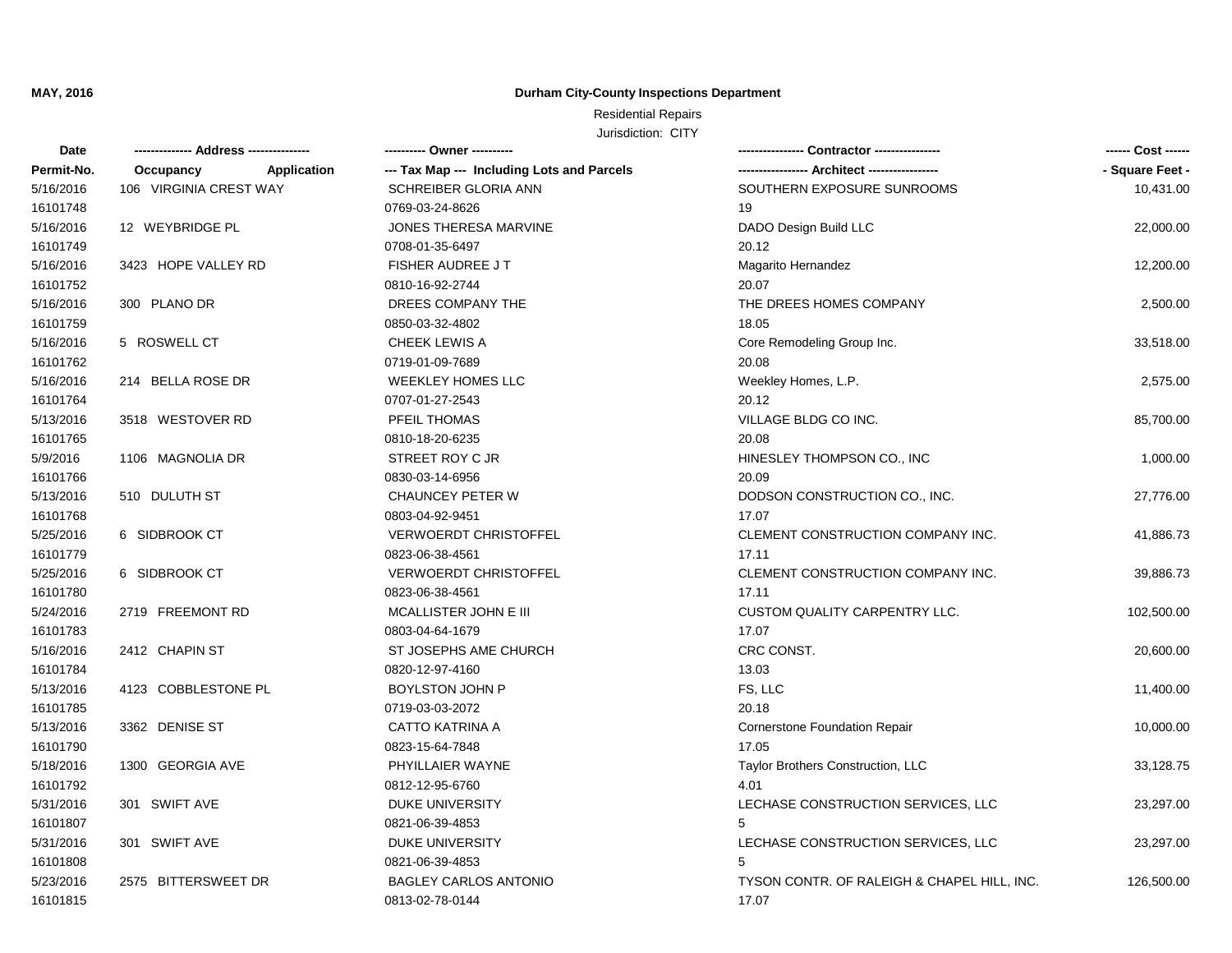### **Durham City-County Inspections Department**

| Date       |                                 | ---------- Owner ----------                |                                    | ------ Cost ------ |
|------------|---------------------------------|--------------------------------------------|------------------------------------|--------------------|
| Permit-No. | <b>Application</b><br>Occupancy | --- Tax Map --- Including Lots and Parcels |                                    | - Square Feet -    |
| 5/16/2016  | 1622 DELAWARE AVE               | <b>SUSSMAN CHARLOTTE</b>                   | FS, LLC                            | 8,950.00           |
| 16101822   |                                 | 0822-10-37-4348                            | 4.01                               |                    |
| 5/16/2016  | 2051 CARRIAGE WAY               | MANSFIELD KELLY SUZANNE                    | FS, LLC                            | 11,150.00          |
| 16101823   |                                 | 0708-03-00-4866                            | 20.12                              |                    |
| 5/26/2016  | 302 COTTAGE LN                  | <b>ELDRIDGE RENEE</b>                      | POPE BUILDERS, INC.                | 34,900.00          |
| 16101827   |                                 | 0718-02-56-5951                            | 20.12                              |                    |
| 5/16/2016  | 723 LYNN RD                     | <b>GONZALEZ SIMON GONZALEZ</b>             | Economy Waste Transit              | 1,000.00           |
| 16101841   |                                 | 0841-19-60-8103                            | 18.04                              |                    |
| 5/18/2016  | 2706 DUKE HOMESTEAD RD          | MILLER MARY KATHLEEN                       | Benjamin M. Miller                 | 1,000.00           |
| 16101842   |                                 | 0823-17-10-8907                            | 17.05                              |                    |
| 5/23/2016  | 1103 W KNOX ST                  | <b>BENNETT KYLA MEGAN</b>                  | Hershberger, Todd Brindley         | 117,500.00         |
| 16101850   |                                 | 0822-15-63-5651                            | 3.02                               |                    |
| 5/23/2016  | 112 E LYNCH ST                  | HEINZ JENNIFER G                           | A.G. BUILDERS                      | 53,637.00          |
| 16101852   |                                 | 0832-17-11-7455                            | $\overline{2}$                     |                    |
| 5/23/2016  | 2710 MONTGOMERY ST              | HARIRI AHMAD                               | THE MAPLEWOOD BUILDING CO., LLC.   | 48,718.00          |
| 16101858   |                                 | 0811-19-52-1442                            | 6                                  |                    |
| 5/23/2016  | 316 WINWARD POINTE DR           | <b>GALAN KATHERINE</b>                     | WINDOW WORLD, INC.                 | 2,589.00           |
| 16101860   |                                 | 0850-01-49-3951                            | 18.05                              |                    |
| 5/25/2016  | 608 N ELIZABETH ST              | <b>OWENS GREGORY LAMONT</b>                | PATTERSON CUSTOM BUILDERS LLC      | 2,800.00           |
| 16101892   |                                 | 0831-05-28-4136                            | 9                                  |                    |
| 5/18/2016  | 808 MIDWAY AVE                  | <b>DANKO CHRISTINE</b>                     | <b>Advanced Structural Repair</b>  | 10,070.00          |
| 16101894   |                                 | 0840-10-26-8881                            | 18.02                              |                    |
| 5/18/2016  | 2406 GREEN ST                   | WOOD JOHN                                  | <b>Advanced Structural Repair</b>  | 9,600.00           |
| 16101895   |                                 | 0822-13-13-4421                            | 4.02                               |                    |
| 5/23/2016  | 1010 BURCH AVE                  | YOSKOWITZ S JEREMY                         | ACANTHUS CONSTRUCTION, LLC         | 40,000.00          |
| 16101897   |                                 | 0821-06-38-6245                            | 5                                  |                    |
| 5/26/2016  | 312 ELLIOTT ST                  | <b>REDLER RACHEL</b>                       | Jesse Kapsha                       | 1,500.00           |
| 16101899   |                                 | 0831-05-17-0635                            | 11                                 |                    |
| 5/23/2016  | 102 HAMMOND ST                  | RODGERS MICHAEL L                          | Dave Schroeder                     | 16,116.00          |
| 16101900   |                                 | 0832-05-17-8802                            | 1.01                               |                    |
| 5/24/2016  | 908 URBAN AVE                   | <b>HEALEY ELIZABETH W</b>                  | J.E. Gillis Renovation Contractors | 29,000.00          |
| 16101902   |                                 | 0822-20-72-6282                            | 3.02                               |                    |
| 5/23/2016  | 3406 WINDSOR WAY                | PIERCE CHRISTINE M                         | FS, LLC                            | 5,350.00           |
| 16101913   |                                 | 0810-18-21-9976                            | 20.08                              |                    |
| 5/24/2016  | 2419 HIGHLAND AVE               | <b>HERMAN DALE R</b>                       | TRIANGLE GREEN BUILD               | 11,900.00          |
| 16101914   |                                 | 0832-09-26-0650                            | 1.01                               |                    |
| 5/26/2016  | 129 FLEMING DR                  | ROBINSON DANIEL RAY                        | Sierra Structures, Inc.            | 4,200.00           |
| 16101916   |                                 | 0803-02-96-7344                            | 17.07                              |                    |